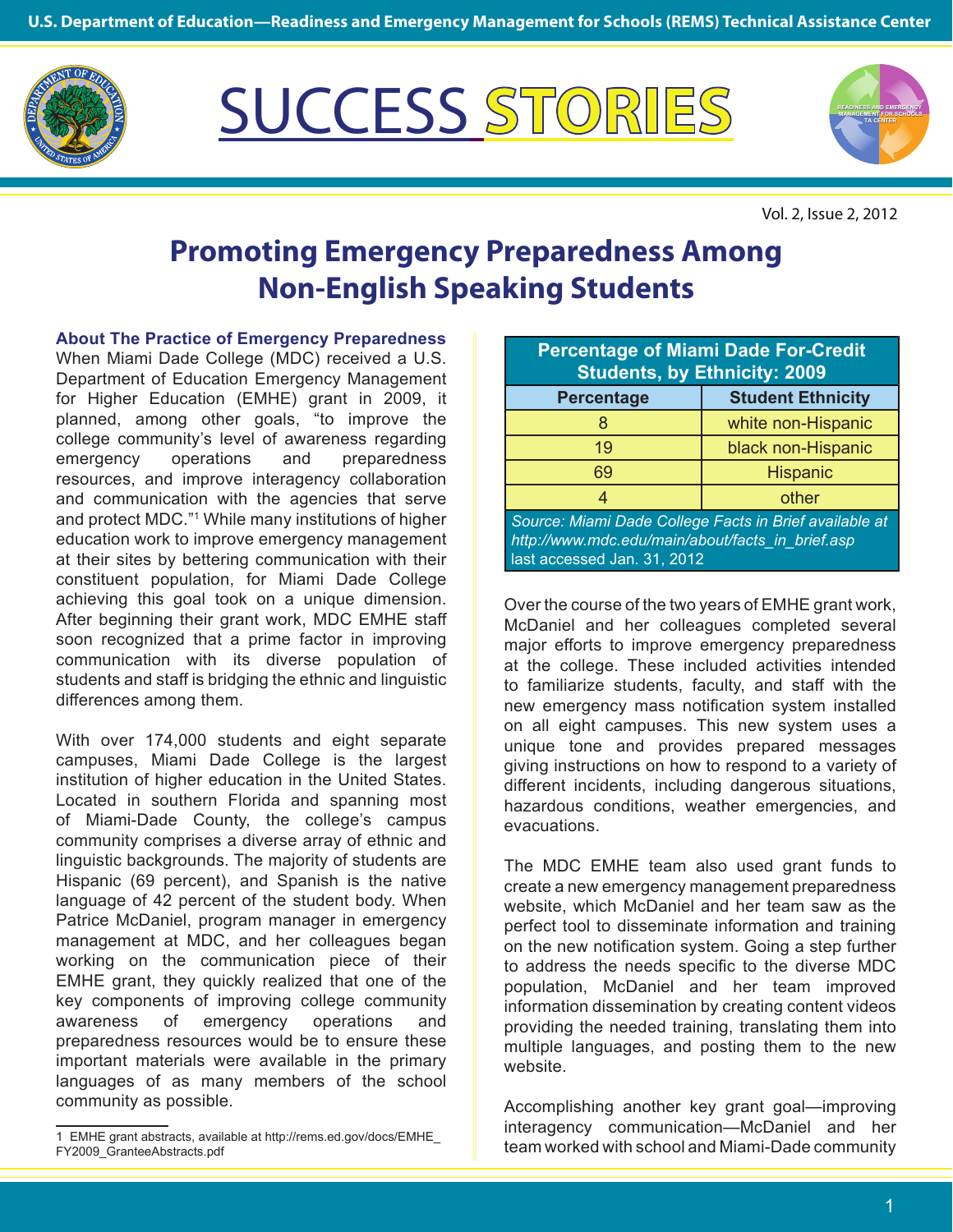partners to write, produce, film, and disseminate these multilingual informative videos. McDaniel wrote the scripts herself, utilizing her background in emergency and disaster management. She aligned what she knew with the information in the emergency mass notification system messages to develop steps for taking protective actions. Then she connected with MDC Media Services to do the filming of the videos and partnered with college and community emergency service providers to create the scenes for filming.

"We had some (functional training) exercises planned with some of the campuses and external partners, and we used these opportunities and partnerships to film the exercises as the background and explanation for the training in the video," McDaniel said. "For example, filming the dangerous situation video worked well with an active shooter drill we had planned at West Campus with the Doral Police Department. Our community partners lent credibility to the videos." In addition, McDaniel used a fire drill at the Hialeah Campus with the City of Hialeah Fire Department and campus personnel present to serve as the basis for three more videos: one on fire, one on general evacuation, and one on areas of refuge. Even the local Channel 7 news chief meteorologist helped out on the severe weather video, and another familiar local entity, the Public Information Office for the City of Miami Department of Fire-Rescue Hazardous Materials Team, did the introduction and conclusion to the hazardous condition videos. Utilizing key safety personnel from the campus and community to serve as the spokespersons for the videos helped lend credibility to the messages and increased collaboration with partners.

Campus Media Services sent videographers to collect the appropriate footage from the drills. After the drills were concluded, volunteer students and staff went to a classroom where McDaniel directed some of the remaining shots needed to complete the videos. Media Services then edited them and provided a rough cut on DVD with English subtitles. Finally, the video scripts were translated, and Media Services created the subtitled versions in the various languages. Each video is around only two to three minutes to maintain audience interest.

Thanks to MDC recognizing a need and capitalizing on available resources, today its students and staff can access important instructional clips on how to respond in an emergency and are familiar with the school's new mass notification system. Both are provided in English, Spanish, Creole, and American Sign Language versions.

## **Overcoming Challenges**

MDC was able to use a variety of campus resources to produce these videos at low or no cost. The only cost incurred was for some of the translations. Even then, McDaniel and her staff were able to draw on the help around them. "Finding and securing translators was the biggest obstacle, at first. Then I realized we had the languages right here on campus." Translators were selected from among the language experts in the system's diverse language departments.

McDaniel also acknowledges that cost would have been much more significant for this endeavor had the video shooting not been done by the in-house Media Services. "We were lucky that we had a Media Services department that was available and wanted to do this for us." Otherwise, the only challenge experienced by the MDC EMHE grant team in accomplishing these products was a delay in completion. "As with any project like this," said McDaniel, "always build more time into the timeline."

## **Replicating Success**

The translated videos are currently available for viewing on the MDC emergency preparedness website. In addition, they are shown at advisory committee meetings, at new employee orientations, and at new student orientations. Based on the reception to them so far, McDaniel highly recommends that other institutions complete similar training tools for their school communities. "It is a great idea for other institutions to be cognizant of their demographics and be able to reach out to their other communities, and in doing so, be able to use their college resources. There are always people with exceptional skills, and when you collaborate, it really helps."

Visit Miami Dade College's Emergency Preparedness website at http://www.mdc.edu/main/prepare/default. asp

To view the Dangerous Situation video, visit http://www.mdc.edu/main/prepare/emergency/ dangeroussituation.asp

(available in English, or with English, Spanish, or Creole subtitles)